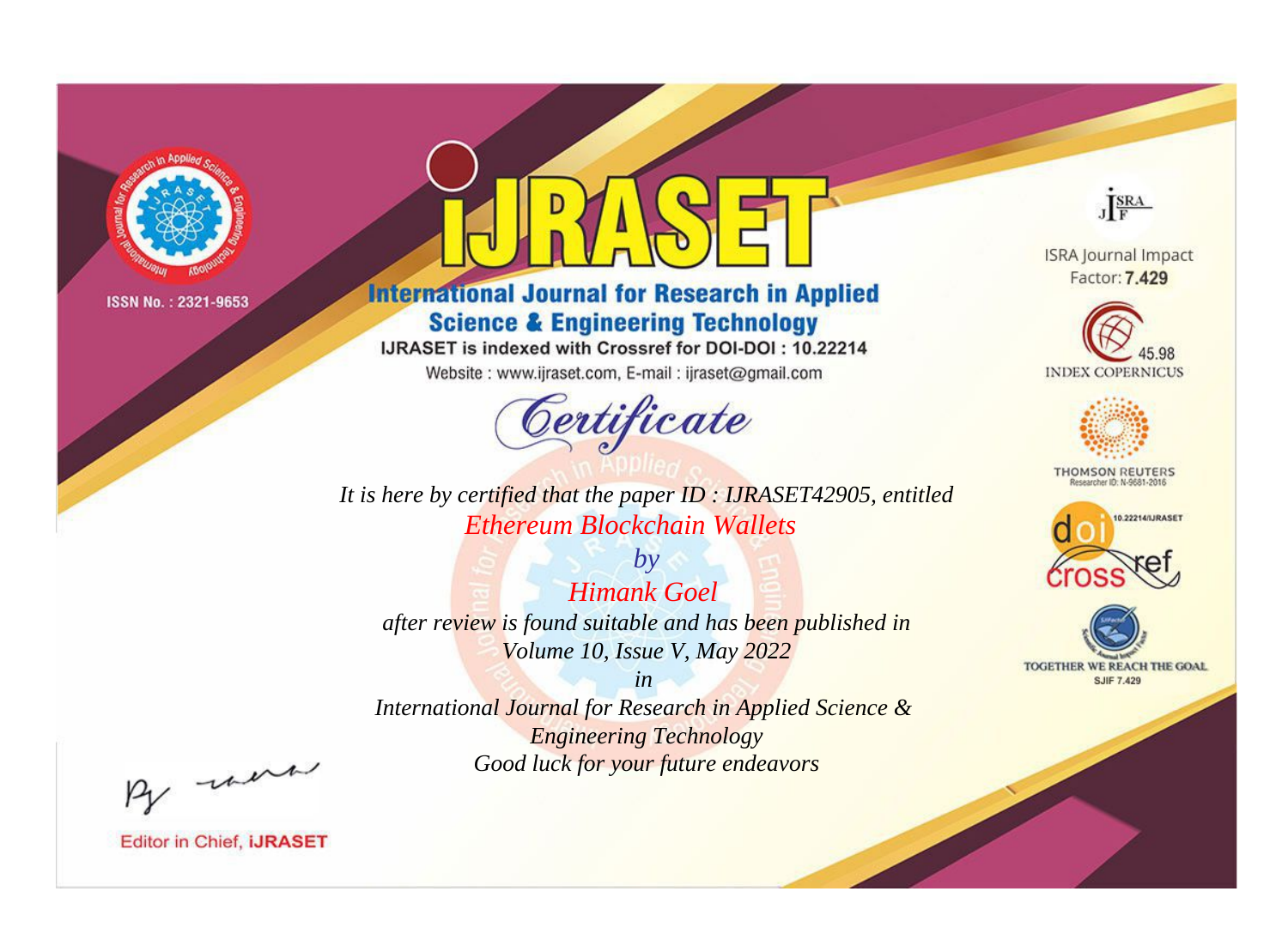

# **International Journal for Research in Applied Science & Engineering Technology**

IJRASET is indexed with Crossref for DOI-DOI: 10.22214

Website: www.ijraset.com, E-mail: ijraset@gmail.com



**ISRA Journal Impact** Factor: 7.429

JERA





**THOMSON REUTERS** 



TOGETHER WE REACH THE GOAL **SJIF 7.429** 

*It is here by certified that the paper ID : IJRASET42905, entitled Ethereum Blockchain Wallets*

*by Harshit Gupta after review is found suitable and has been published in Volume 10, Issue V, May 2022*

*in* 

*International Journal for Research in Applied Science & Engineering Technology Good luck for your future endeavors*

By morn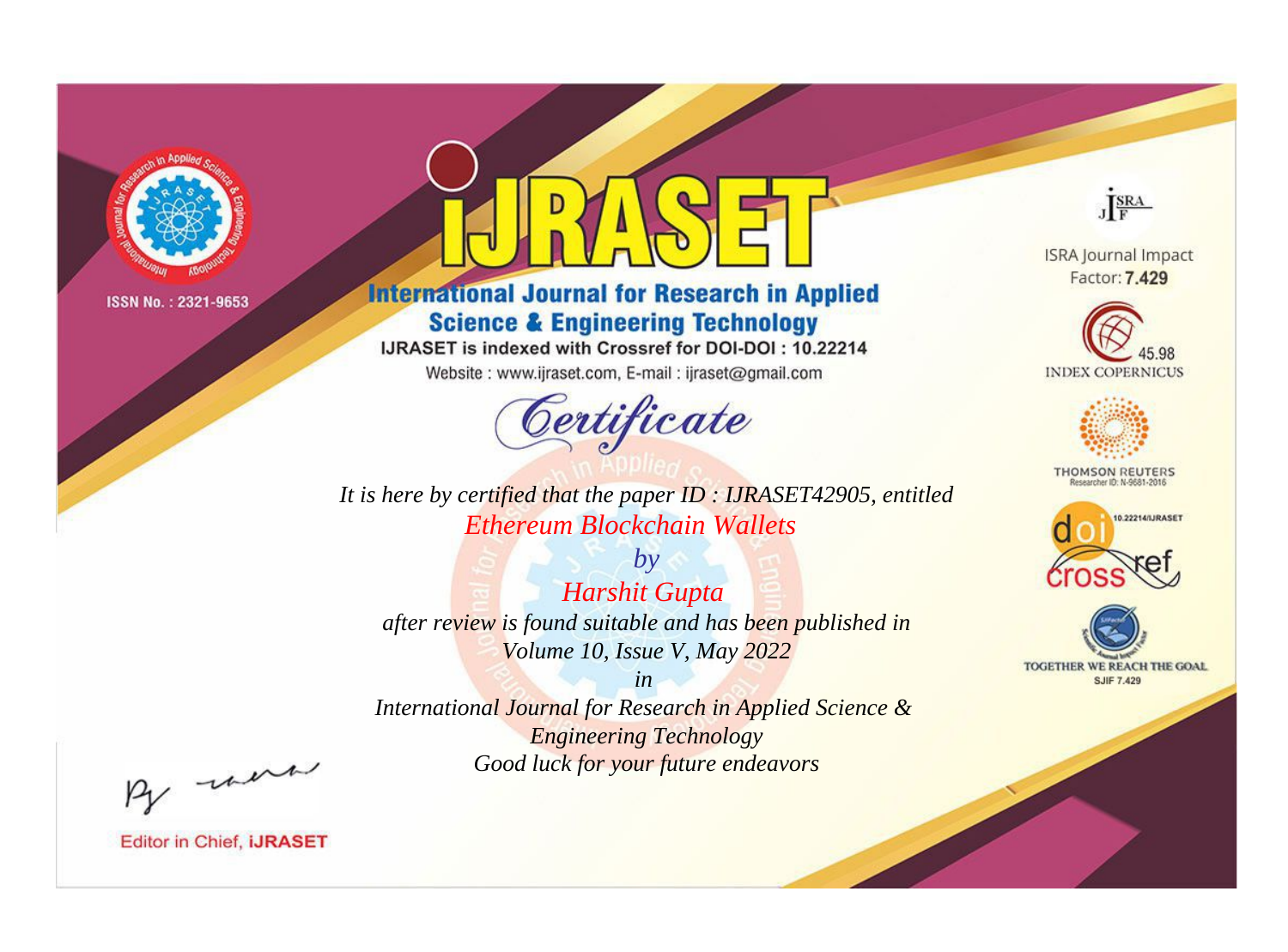

# **International Journal for Research in Applied Science & Engineering Technology**

IJRASET is indexed with Crossref for DOI-DOI: 10.22214

Website: www.ijraset.com, E-mail: ijraset@gmail.com



**ISRA Journal Impact** Factor: 7.429

JERA





**THOMSON REUTERS** 



TOGETHER WE REACH THE GOAL **SJIF 7.429** 

*It is here by certified that the paper ID : IJRASET42905, entitled Ethereum Blockchain Wallets*

*by M L Sharma after review is found suitable and has been published in Volume 10, Issue V, May 2022*

*in* 

*International Journal for Research in Applied Science & Engineering Technology Good luck for your future endeavors*

By morn